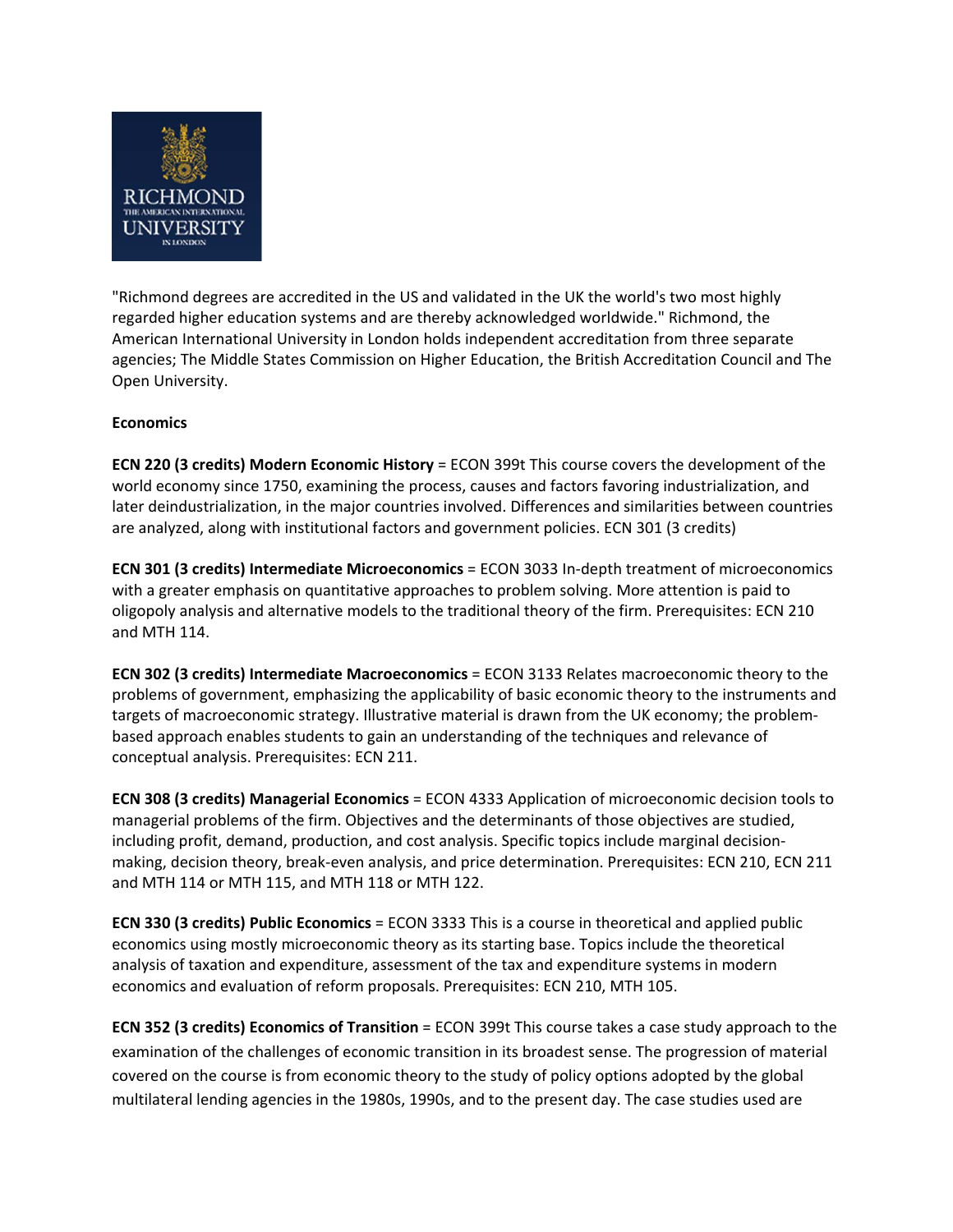intended to illustrate the theory and the policy framework discussed. Questions such as what priorities led to the changes in Eastern Europe and whether trade and price liberalization schemes can work and at what cost, will be studied. Prerequisites: ECN 210, ECN 211.

**ECN 353 (3 credits) Economic Problems of Developing Countries** = ECON 3843 Discusses questions such as: why does the level of economic prosperity vary between countries; how is the difference itself to be measured; what is the range of measures available to improve the lot of the world's poorest inhabitants; and what role can organizations such as the IM F and the World Bank take in this process? Prerequisites: ECN 210, ECN 211.

**ECN 357 Florence and Rome only (3 credits) International Economic Relations** = ECON 399t Examines economic relations between nations and groups of countries. Institutional, political, and historical factors shape the economic environment, and the course discusses international cooperation toward development, regional integration, settlement of disputes, and the steady growth of world trade. Also covered are multilateral trade negotiations, the European Economic Community, and the legal framework for world trade.

**ECN 361 (3 credits) Econometrics** = ECON 4743 Applications of statistical and operations research techniques to economic decision‐making, both at micro and macro level. Case studies in business decision making, computer models of national economic forecasts, and other simulations. Prerequisites: MTH 218.

**ECN 440 (3 credits) Behavioral Economics** = ECON 4423 Behavioral economics involves examining the assumptions underlying 'standard' economic theories and models and revising these assumptions and models to place them on a more realistic psychological foundation. The overall objective is to increase the explanatory power of economic theories and to enable more accurate predictions to be made from such theories. Prerequisites: ECN 301 or ECN 308.

**ECN 450 (3 credits) International Economics** = ECON 499t Considers international specialization, the development of world trade, commercial policy, balance of payments, foreign exchange rates, and payment mechanisms. Prerequisites: ECN 301 or ECN 308. ECN 480 (4 credits)

**FNN 304 (3 credits) Money and Banking** = ECON 3433 The most significant recent developments are reviewed and commented upon. The main emphasis is on money and its place within the macro economy. The role of the commercial banks and the central bank is studied from the viewpoint of the part each plays in portfolio selection among economic agents. Some of the controversies about the effectiveness of fiscal and monetary policies are also reviewed. Prerequisites: ECN 210 and ECN 211.

## **Finance**

**FNN 301 (3 credits) Corporate Finance** = FINN 3603 Examines the financial needs of corporations and the range of mechanisms available to meet them. The concept of the time value of money is studied and applied to several decision models in capital budgeting and investment valuation. Other basic theories of finance are examined, including financial statement analysis and risk and return. Different financial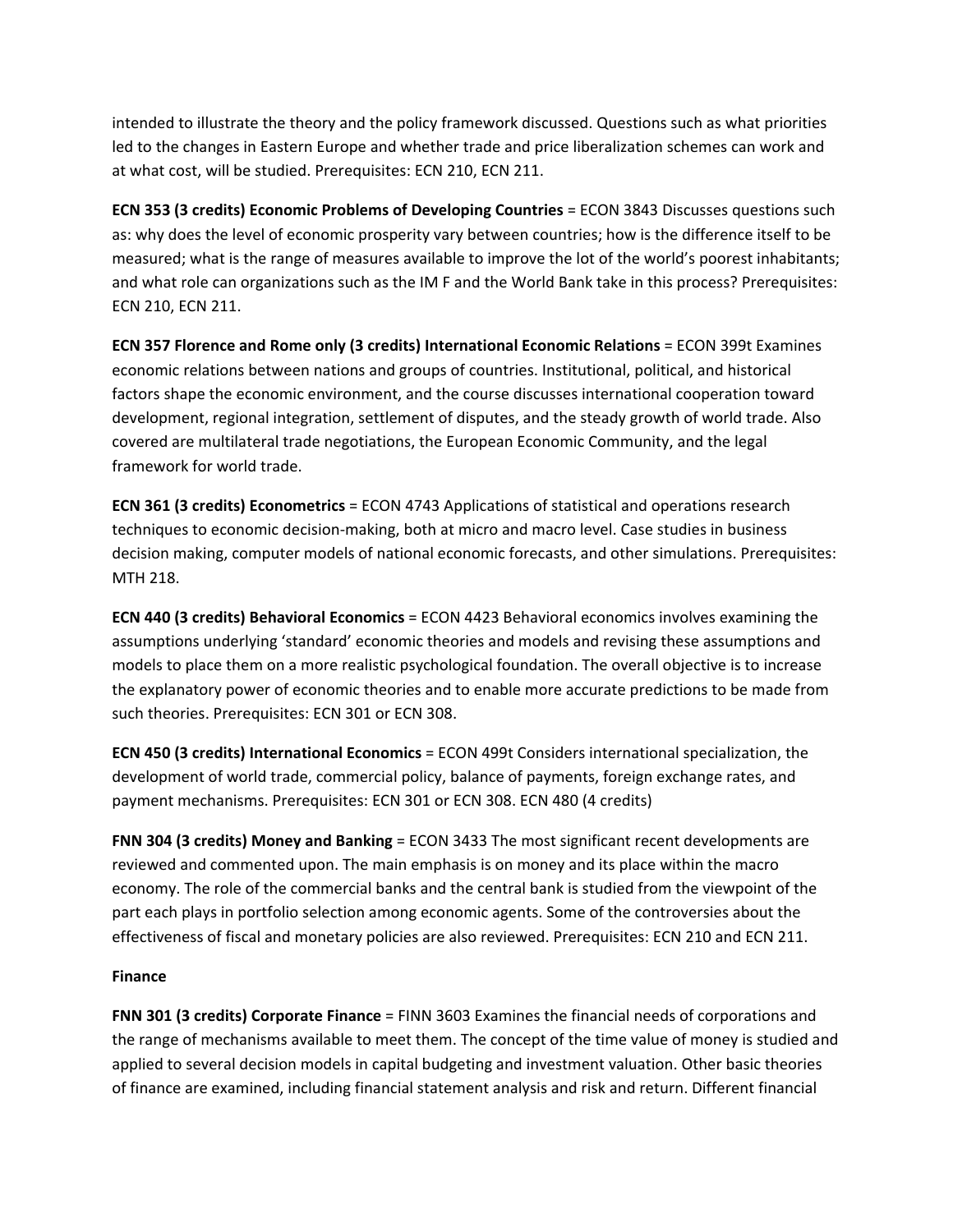requirements are studied with an emphasis on a comparison of internal and external sources of funds and their relative availability and cost. Topics include: capital budgeting; cost of capital; dividend policy; capital structure; portfolio theory; and current asset management. Prerequisites: ACC 201, ACC 202, MGT 205.

**FNN 302 (3 credits) Principles of Investment** = FINN 3063 The course familiarizes the student with basic financial instruments and capital market operations, including new issuance, securities trading, and the role of different intermediaries in the investment market. Investment companies are subject to closer study. The fundamentals of portfolio theory are introduced and applied to investment management. Valuation of fixed‐income securities, equity instruments, and common stock is discussed on the basis of modern capital market theory. The course introduces financial derivatives, including options, futures, forward rate agreements, and interest rate swaps, and relates the use of derivatives to fixed income investment, portfolio analysis, and interest rate risk management. Prerequisite: FNN 301.

**FNN 306 (3 credits) Financial Statement Analysis** = FINN 399t The course focuses on how financial statements are used to make informed lending and investment decisions. Effective financial statement analysis requires an understanding of accounting principles and the differences between financial reporting and economic reality. The course provides a comprehensive examination of financial reporting systems, principal financial statements, inventory analysis, long-term asset analysis, income taxes, financial liabilities, lease analysis, and off-balance sheet assets and liabilities. Prerequisite: FNN 301.

**FNN 308 (3 credits) Financial Institutions and Markets** = FINN 3053 This course familiarizes the student with the diversity of financial institutions that operate in the global economy, including depository institutions, insurance companies, securities firms, investment banks, finance companies, and mutual funds. The economic roles of the financial institutions are analyzed and major trends in the financial markets discerned within the regulatory environment that guide activities in the financial industry. Significant focus is devoted to operational issues in the financial industry, particularly regarding the measurement and management of fundamental risk exposures in financial institutions, and topics include interest rate risk, liquidity risk, market risk, credit risk, operations risk, and technology risk, as well as foreign exchange, political, and sovereign risks. The course discusses the issues facing asset and liability committees in financial institutions and the risk management opportunities offered through market diversification and derivative instruments. Prerequisites: ECN 210, ECN 211.

**FNN 402 (3 credits) International Finance** = FINN 3703 The course focuses on the global market and the basics of multinational financial management from an international trade finance perspective. An understanding of multinational finance begins with a mastery of the principles of exchange rates—how they are determined, how they affect the price of goods, and their relationship to interest rates. The course also covers foreign exchange markets, multinational accounting, foreign exchange risk, strategies for managing exchange rate exposure, import and export finance, and multinational financial management. Prerequisite: FNN 301.

**FNN 404 (3 credits) The Global Investor** = FINN 499tThis course examines the role, function, and competencies of the Global Investor in terms of portfolio management process. The course examines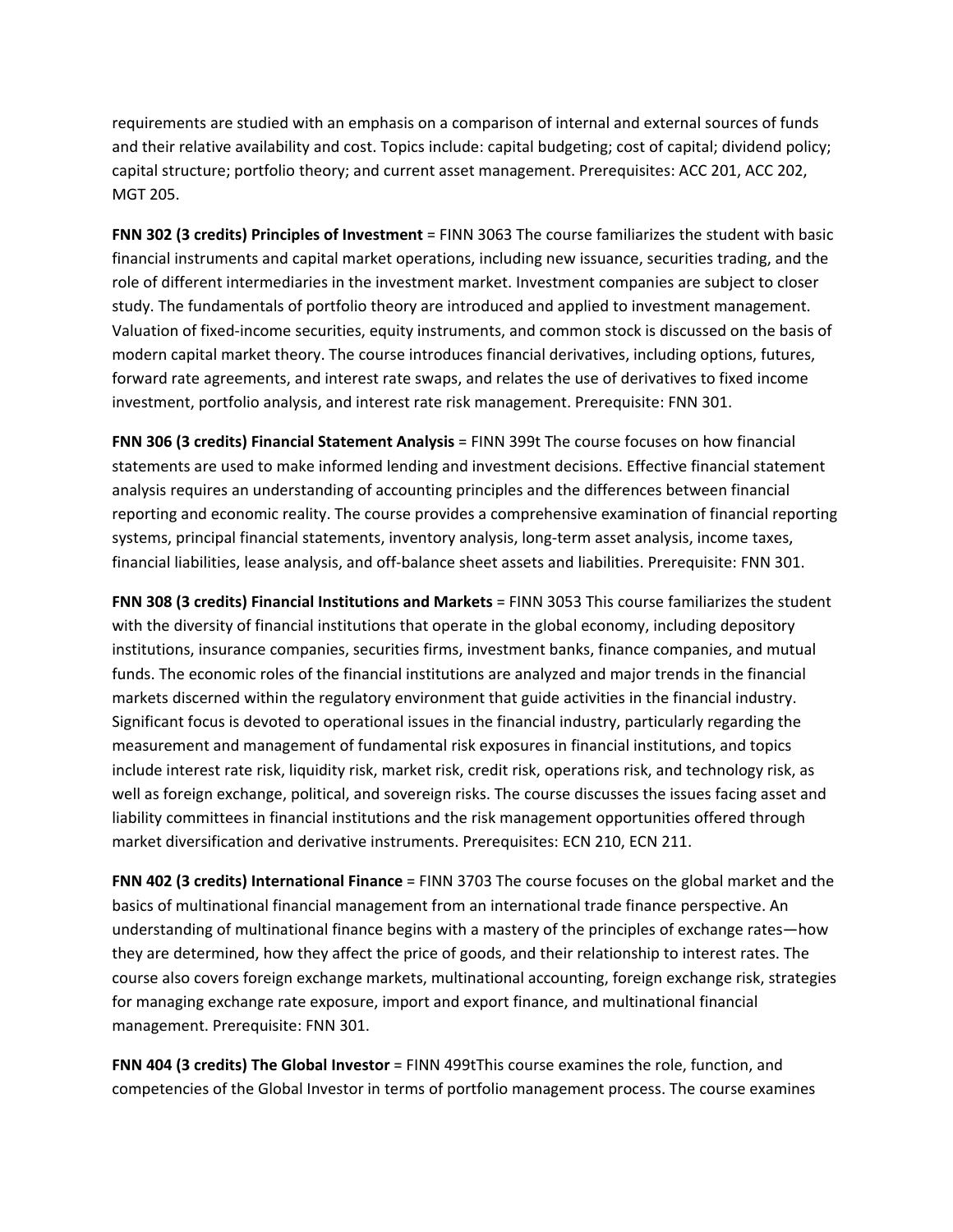the conceptual foundations of portfolio theory as well as practical implementation issues relating to the construction and management of diversified portfolios. Analysis of the modern techniques of portfolio management includes the evaluation standards for the selection of individual securities for inclusion or deletion from portfolios. Throughout the course, students are made aware of the risk‐return analysis across a broad range of asset classes, with practical exercises of how to exercise control at both the instrument and operational levels. This course is essential for all students who wish to participate consciously in global capitalism or who wish simply to learn how to manage their money well over the long term. Prerequisites: FNN 301, FNN 302.

**FNN 406 (3 credits) Derivatives** = FINN 499tThis course provides an analysis of financial economics of exchange-traded futures and options and selected over-the-counter derivatives. The course covers such topics as the market structures of the futures and options markets, the valuation of futures and options contracts, and their use in global risk management strategies. Prerequisites: FNN 301, FNN 302.

**FNN 408 (3 credits) Quantitative Models in Finance** = FINN 499t A comprehensive capstone course that focuses on model‐building and quantitative methods used by professionals engaged in finance and investments. The course focuses on applying mathematical formulas utilizing Microsoft Excel across a broad range of financial and investment situations. Topics include: the time value of money; basic statistical concepts; probability and random variables; expected value; variance, covariance, and correlation; probability distributions; sampling and estimation; statistical inference and hypothesis testing; correlation analysis and regression; multivariate regression; time series analysis; portfolio concepts; risk analysis; and value at risk. Prerequisites: FNN 302, FNN 304, FNN 306, and senior status.

## **Information Systems**

**MGT 305 (3 credits) Information Systems in Management** = ISYS 3293 Builds upon MGT 205 (Computer Applications in Management) and provides the student with advanced study in the application of computing in the functional areas of management. In addition to the advanced use of spreadsheets and databases, this course provide examples and applications of the design and implementation of management information systems and information technology in managing organizations. Prerequisites: MGT 205.

**MGT 307 (3 credits) Operations Management** = ISYS 399t Provides a theoretical and practical understanding of operations management, together with the ability to apply some of its major techniques to practical business problems. It includes operations strategy, materials management, production planning and simulation, network planning, variety reduction, quality assurance, quality circles, purchasing, and problems and opportunities of introducing new technology. Prerequisite: ACC 202 and MGT 205.

### **International Business**

**INB 302 (3 credits) Foreign Trade Policy** = WCOB 399t Familiarizes students with the most important practical and legal aspects of the foreign trading operation. Financing, insurance, documentation, goods handling, and transportation are discussed within the context of an export contract and also under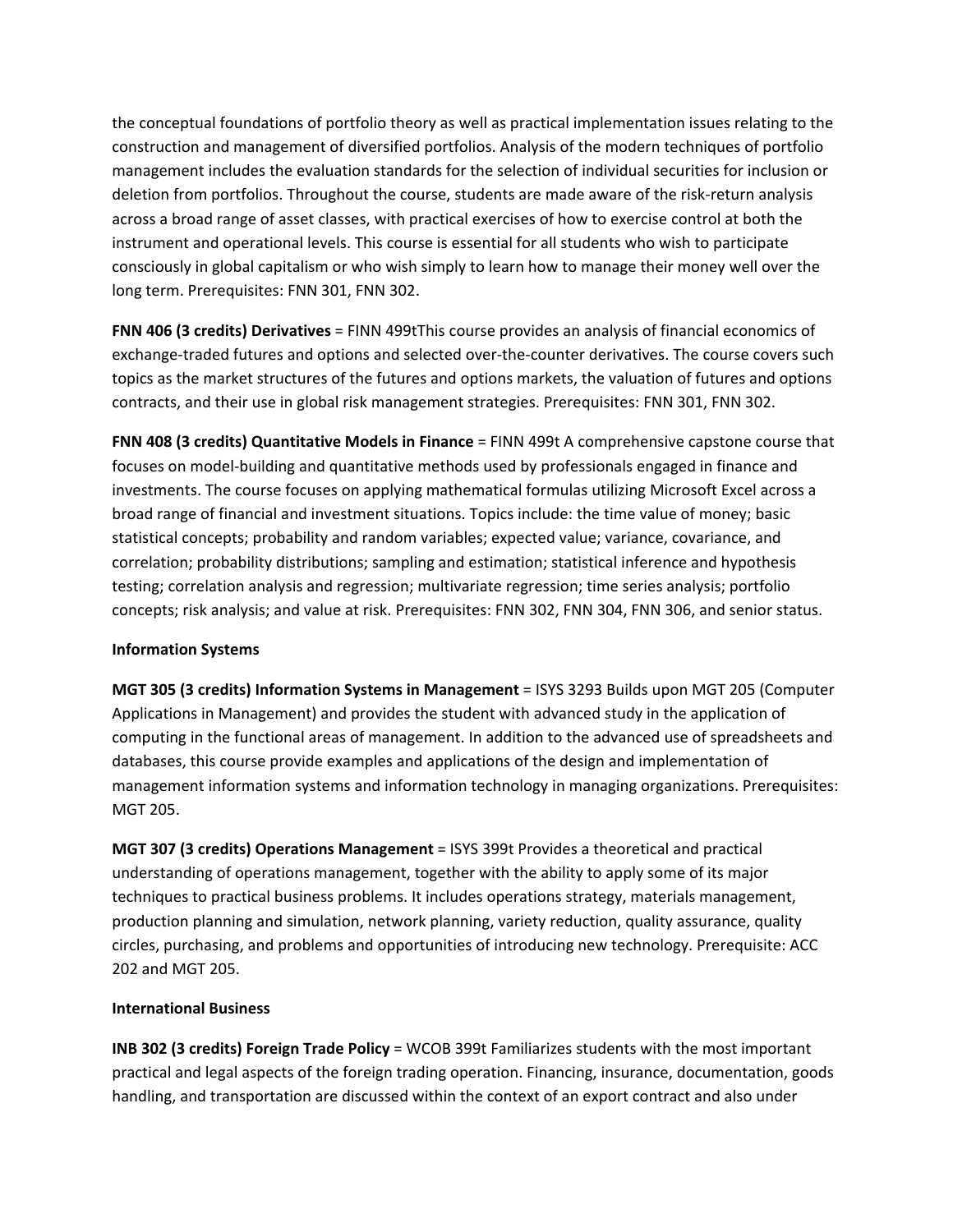counter trade arrangements. Field trips to commodity exchanges and a research project form a part of this course. Prerequisites: ECN 210, ECN 211 and MTH 118 or MTH 122 or MTH 129.

**INB 304 (3 credits) Country Risk Analysis** = WCOB 399t Provides students with an overview of the history, methods, strengths, and limitations of economic and political risk forecasting. Economics and political risk forecasting is defined as a package of social science concepts and methods used by governments and multinational businesses to analyze the future economic and political environments in which they operate. A seminar format with extensive student participation is used. Prerequisites: ECN 211.

**INB 306 (3 credits) European Business Environment** = WCOB 399t The course focuses on the economic, political, and social environment for business in Europe. Within this field, it examines the institutional interplay with the European Union, the contrasting structure of the European economy compared to its major competitors, the single market, the Euro, Foreign Direct Investment, the role of multinationals, and the developing relationship between central and eastern Europe and the EU. When offered in Florence, several course-related visits are arranged. Prerequisites: MGT 100, MTH 115, and ECN 211.

**INB 308 (3 credits) The European Union: Business and Politics** = WCOB 399t The course is designed to provide an introduction to the enlarged European Union, its markets, trading, and institutions. As background, it explores the evolution of its institutions and markets and the drivers of its decision making processes. The conduct of trade and business, both within the EU and through international markets, is explored in depth. The course is taught as a combination of formal lectures and integrated visits to institutions and organizations throughout Europe. This course is offered over an intensive three week period in June/July and is not an International Business concentration course. Prerequisites: MGT 100, MTH 115, ACC 201, and ECN 211.

**INB 402 (3 credits) Managing the Multinational Corporation** = WCOB 499t This is a capstone course for International Business students. It provides a managerial perspective into managing the structure and operations of multinational corporations (MN Cs) in the global business environment. Major managerial issues are studied from the MN C's perspective, and the problems of planning and executing business strategies on a global scale are analyzed. A capstone project in International Business is required. Prerequisites: Completion of lower‐division Business Core Courses, MTH 122 or MTH 212, INB 302, and Senior Status in Business.

## **Management**

**MGT 225 (3 credits) Introduction to Entrepreneurship** = MGMT 3933 This course provides an introduction to the concept and practice of entrepreneurship. The course intends to provide the 'big picture' on entrepreneurship, but to also cover a number of key issues on the far more numerous small businesses that make up the majority of all business activity in societies everywhere. The course readily acknowledges that there is no single theory or model of entrepreneurship. The lack of a distinct theoretical spine provides the course with its strongest advantage as this means that a multiplicity of case work and concepts, illustrating the diversity of approach, is discussed. Prerequisites: MGT 100 and ECN 210.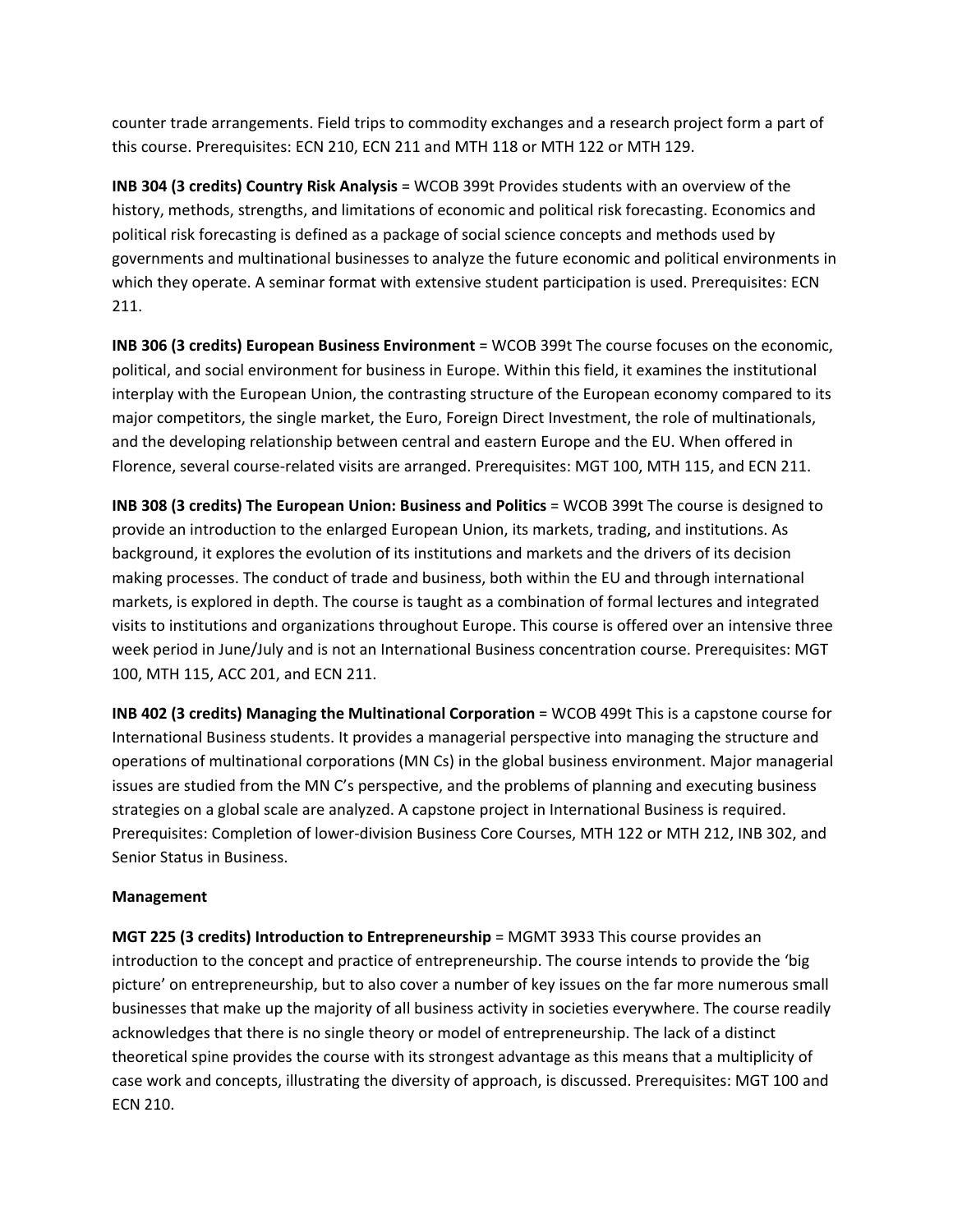**MGT 301 (3 credits) Organizational Behavior** = MGMT 399t This course explores the structure and nature of organizations and the contribution that communication and human behavior makes to organizational performance. The course addresses not only macro level issues relating to the environment and context within which organizations operate, but also the micro level influences of people as individuals and groups, their motivations and operating styles. The management of people for successful organizational performance is emphasized by considering work environmental factors that facilitate or impede organizational success. Pre‐ or co‐requisite: MGT 304.

**MGT 304 (3 credits) Research Methods** = MGMT 399t This module introduces the main concepts and techniques involved in research in the field of business and economics. The module develops four main themes: research in context which puts the student as the researcher and as the user of research; research methodology which deals with the nature and limitations of different philosophies of research design e.g. deductive versus inductive approaches and qualitative versus quantitative approaches and the role of literature; research methods which deals with advantages and issues associated with the use of various data collection methods including observation, use of groups, interviewing techniques and questionnaire design; research proposal preparation which deals with issues of planning, literature review, topic selection, access to data, schedules, action plans, writing styles and referencing systems. Prerequisites: ENG 215, MGT 205, MTH 122 or MTH 212.

**MGT 308 (3 credits) Legal and Ethical Concepts in Management** = BLAW 399t Concentrates on the legal framework within which most business takes place. Topics include examining how the law impacts business organizations, contracts, and the conduct of business worldwide. The course will examine the rise of the corporation, or more specifically, the multi‐national corporation, and the ethical and legal issues that surround the execution of business transactions worldwide. Examples are used of the ways in which statute and judge-made case law has dealt with these problems. Prerequisites: MGT 220 or MGT 304.

**MGT 358 (3 credits) Human Resource Management** = MGMT 399t Combines elements of different disciplines, ranging from industrial relations, social psychology, personnel management, motivation, recruitment and selection, leadership, communication, manpower planning, aspects of training and development, and related processes. It is appropriate both for those seeking to follow a career in personnel management and for those contemplating careers in other areas of functional management. Prerequisite: MGT 304.

**MGT 401 (3 credits) Leadership** = MGMT 4253 As a capstone, Leadership is designed to give students a firm understanding of the importance of leadership in the development and implementation of organizational strategic vision. From entrepreneurial start‐ups to worldwide corporate expansion, the role of the leader is studied as the architect of organizational purpose and an inspiration to the workforce, and as the focal point of organizational change. This course combines the study of leadership as social process, involving interaction of leaders and followers in different contexts; an examination of critical thinking and ethics; and an analysis of leadership competencies in leading organizations, groups, and individuals. It provides background on historical and contemporary issues concerning the role, responsibility, and process of leadership. Differentiation of leadership roles within organizations by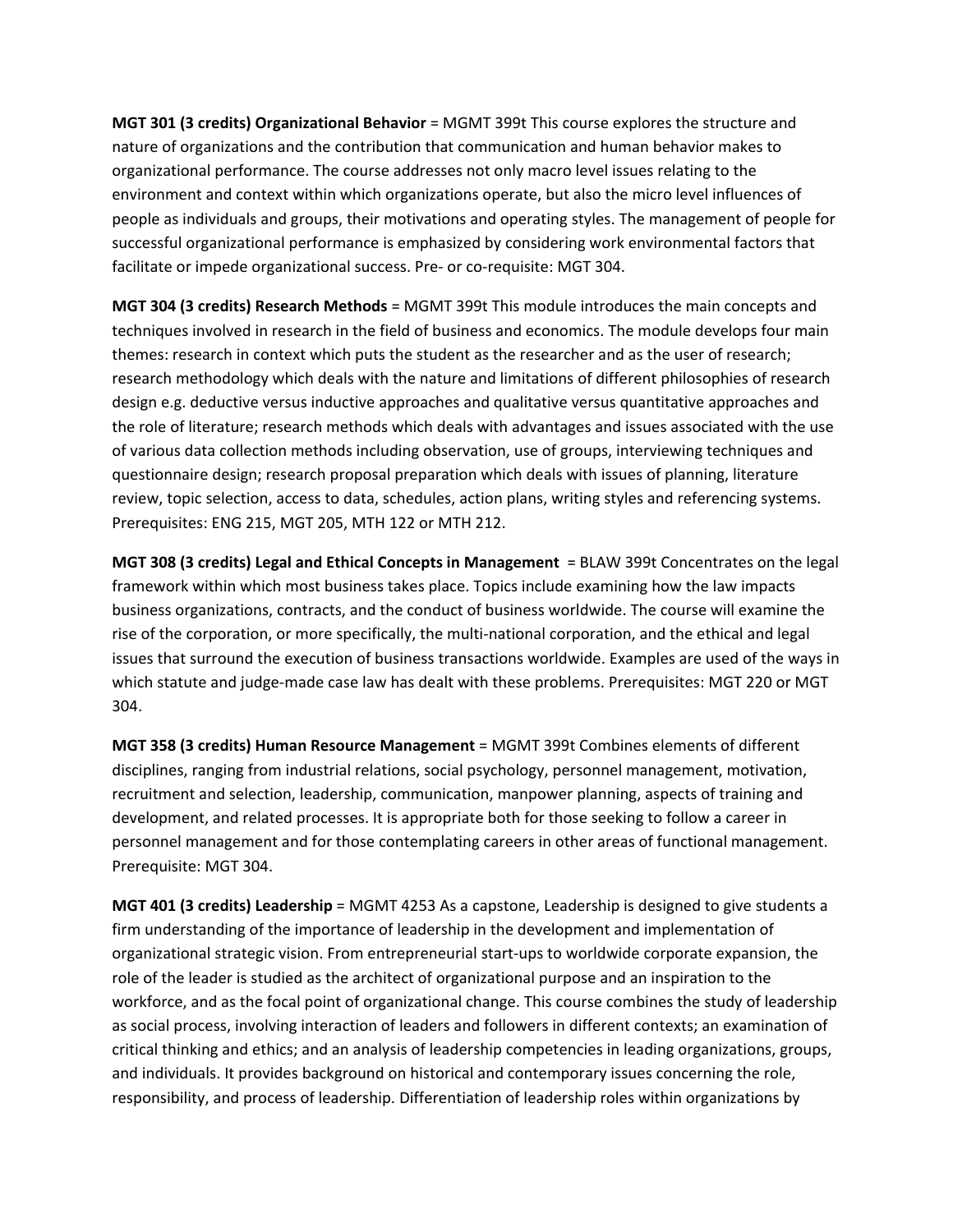structure, size, membership, and mission are analyzed. Students use readings, projects, class exercises, and case analyses to examine leadership in diverse settings. Prerequisites: MGT 304 and Senior Status in Business.

# **Marketing**

**MKT 301 (3 credits) Principles of Marketing** = MKTG 3433 Introduces students to the principles and operations of marketing. Course work includes an in‐depth analysis of the strategic role played by marketing in contemporary business, from new product development, marketing research, and target marketing to consumer behavior analysis, advertising, and promotion and personal selling activities. Each variable of the marketing mix is covered in detail, and the macro and micro business environment are assessed for their impact on marketing planning. Lectures, discussion topics, case studies, videos, and practical exercises are used to cover the course material. Prerequisites: For Business Administration majors: MGT 205, MTH 122, and MGT 304. (MGT 304 may be a co-requisite). For Communication majors: MGT 100 with a minimum grade achieved of C; and COM 304 (COM 304 may be a co-requisite).

**MKT 302 (3 credits) Consumer Behavior** = MKTG 3553 This course will focus on the study of what it means to be a consumer in a global, information-oriented (technology-oriented, market-oriented) culture. Examines behavioral science concepts, processes, and approaches that inform marketing strategy as to what, how, when, where, and why people consume. Provides a managerial‐oriented understanding of the ubiquity of consumption in post‐modern life. Examines the influences upon and the behavior of consumers, both in groups and as individuals. Prerequisite: MKT 301.

**MKT 304 (3 credits) Marketing Research** = MKTG 3633 This course is designed to provide an overview of marketing research and its use in making more effective marketing decisions. The primary emphasis is on providing the students with the skills to effectively utilize marketing research findings and to understand how these aid in the development of sound marketing strategy. The course is also intended to familiarize students with the development of effective measuring instruments (i.e., questionnaires) and their use in the collection and analysis of data. Prerequisites: MTH 122, MGT 304, and MKT 301.

**MKT 306 (3 credits) Advertising Management** = MKTG 399t The course provides an in‐depth study and application of advertising and its role in marketing plans. Topics include: identification of relevant data to analyze the marketing situation; development of product positioning; marketing and advertising objectives; creative strategy; and media planning and evaluation. Prerequisite: MKT 301.

**MKT 308 (3 credits) Internet Marketing** = MKTG 399t Provides students with an insight into the techniques and processes involved in creating and maintaining a marketing presence on the Internet. New technologies have created some radical changes in the way companies reach their markets. The successful entrepreneurs of the twenty-first century will be those who can harness the potential of virtual technology and marry it to sound marketing practice. Students have the opportunity to learn about electronic commerce in action; the interplay between the technology and marketing applications; the changing scope and uses of the Internet; and current management issues facing businesses attempting to use the World Wide Web. Prerequisites: MKT 301.